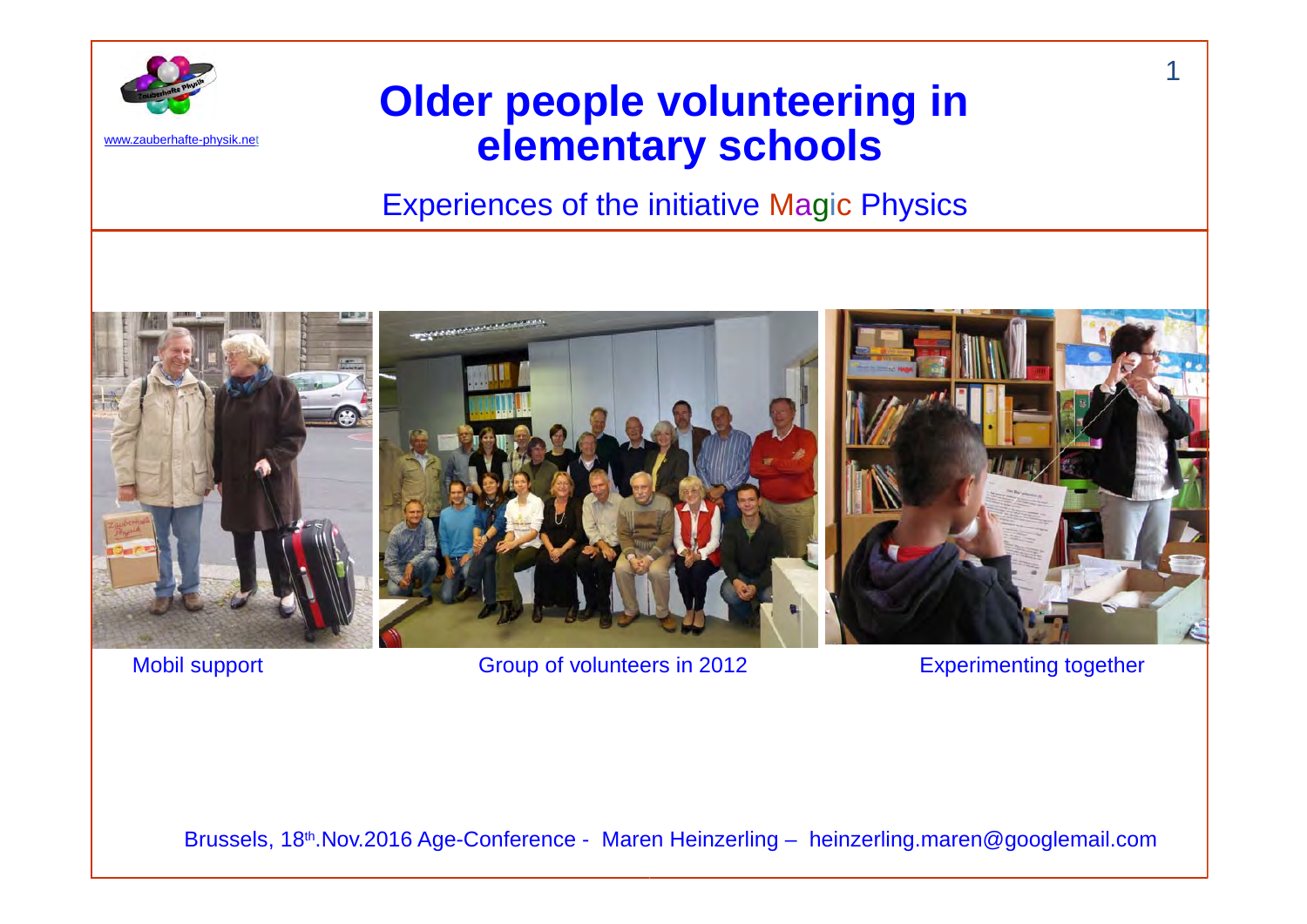

# **Magic Physics with Lesson Modules**

such as: "We are performing magics with air, water, electricity,.... "



#### A moderator is guiding through the lesson, 3 to 4 volunteers are assisting the groups



Different tasks of volunteers: developing, constructing and assisting children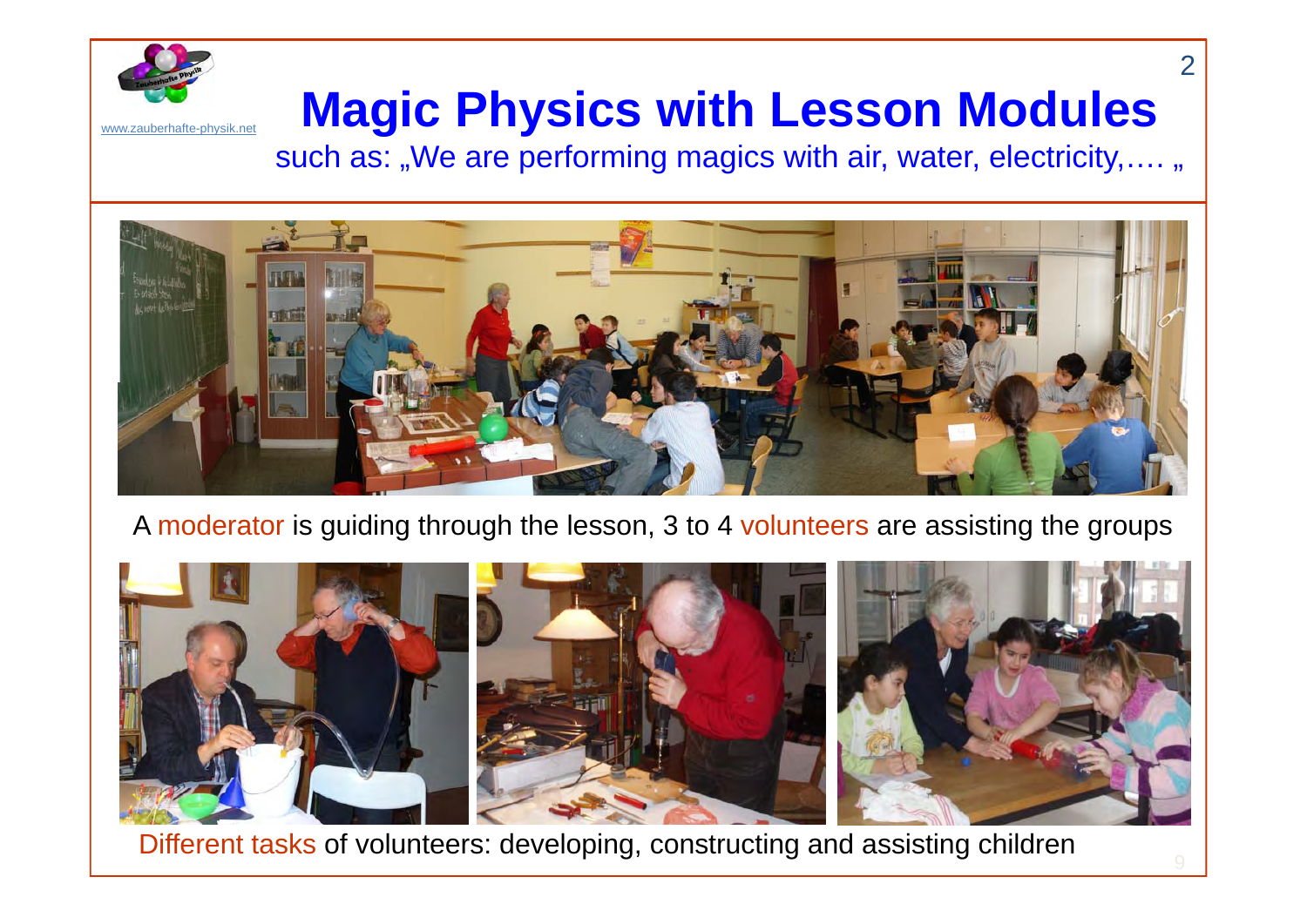

# **Magic Physics with Reading Boxes I**

in elementary schools: Learning to read with Physics



Reading the instruction **Putting together the experiment** 



**Experimenting** 

3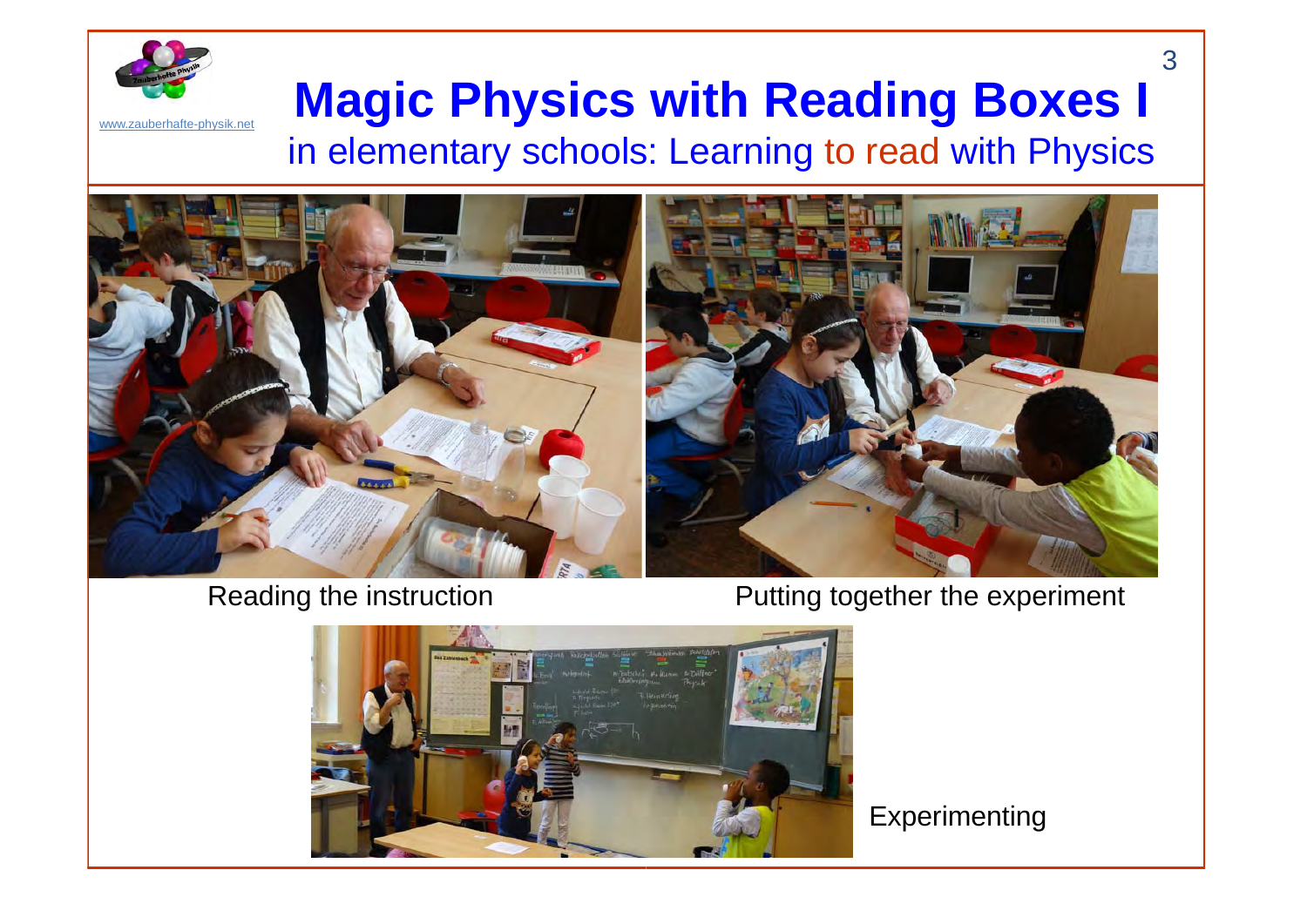

www.zauberhafte-physik.net

3. Materialien hoch halten und herum zeigen

#### **Refugee class at the**

Eosander-Schinkel-Grundschule am 4.5.2016

Lesekiste: "Die Papierspirale"

Hazem (9) Syrien Nader(10) Syrien Aya (12) Syrien Tasnim (12) Syrien Jenny (12) Syrien Arman (11) Afghanistan Arsalan (11) Afghanistan Huda (12) Irak Mariam (9) Ägypten Luiza (9) Brasilien Ivon (11) Bulgarien Hanna (9) Kroatien



4. Anleitung lesen, Anweisungen umsetzen







5. Papierspiralen ausschneiden, am Faden befestigen und anmalen 6. experimentieren: in der aufsteigenden, warmen Luft dreht sich die Spirale













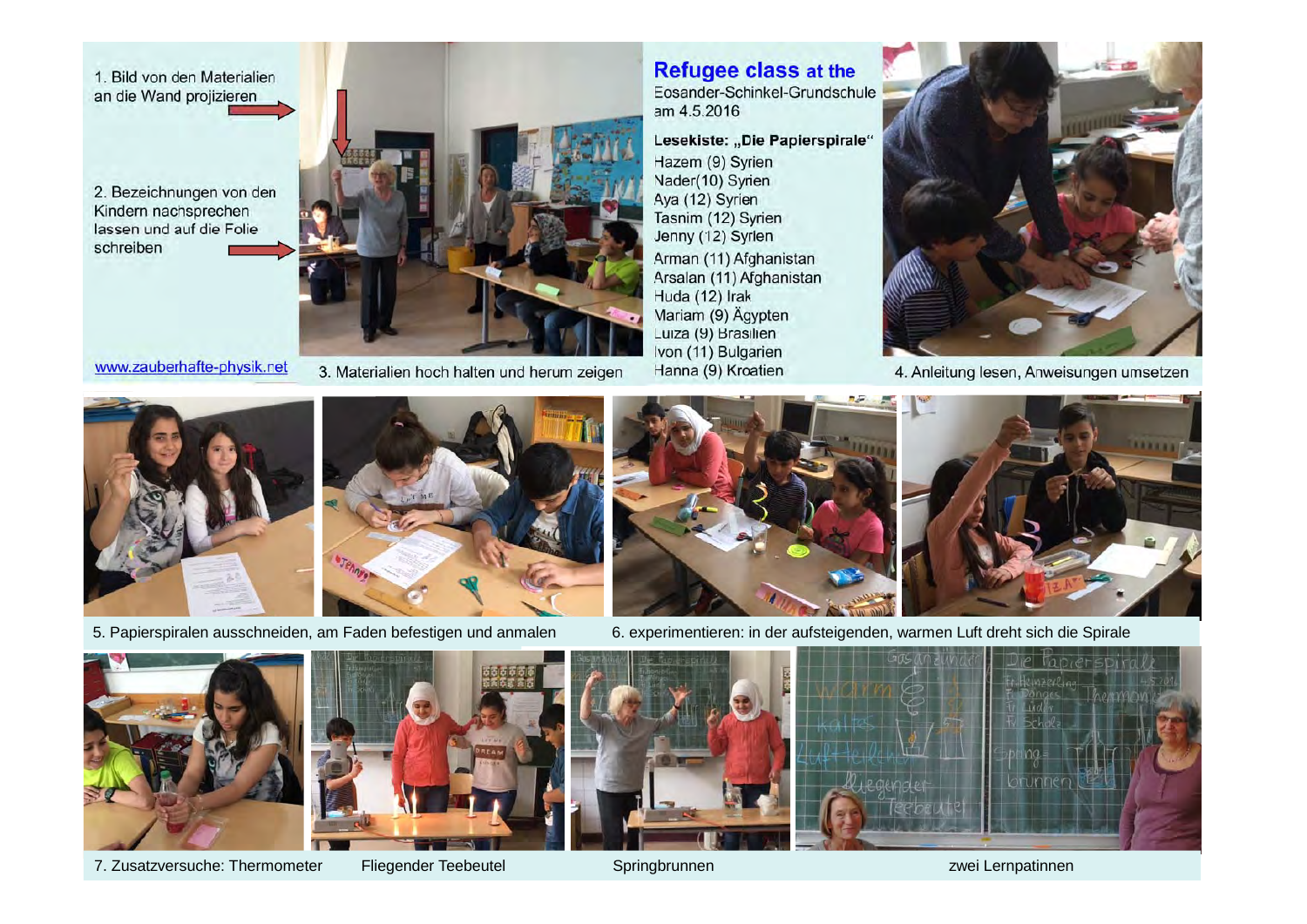

## www.zauberhafte-physik.net **Recruitments of Volunteers**

- Well know surroundings.
- • Offer of various, suitable projects and tasks, detailed descriptions.
- • Personal approach supported by material via exixting connection (friends, former company, associations…)
- Smooth and flexible start, but immediate inclusion.

Market of possibilities for retired employees of Bayer in Berlin

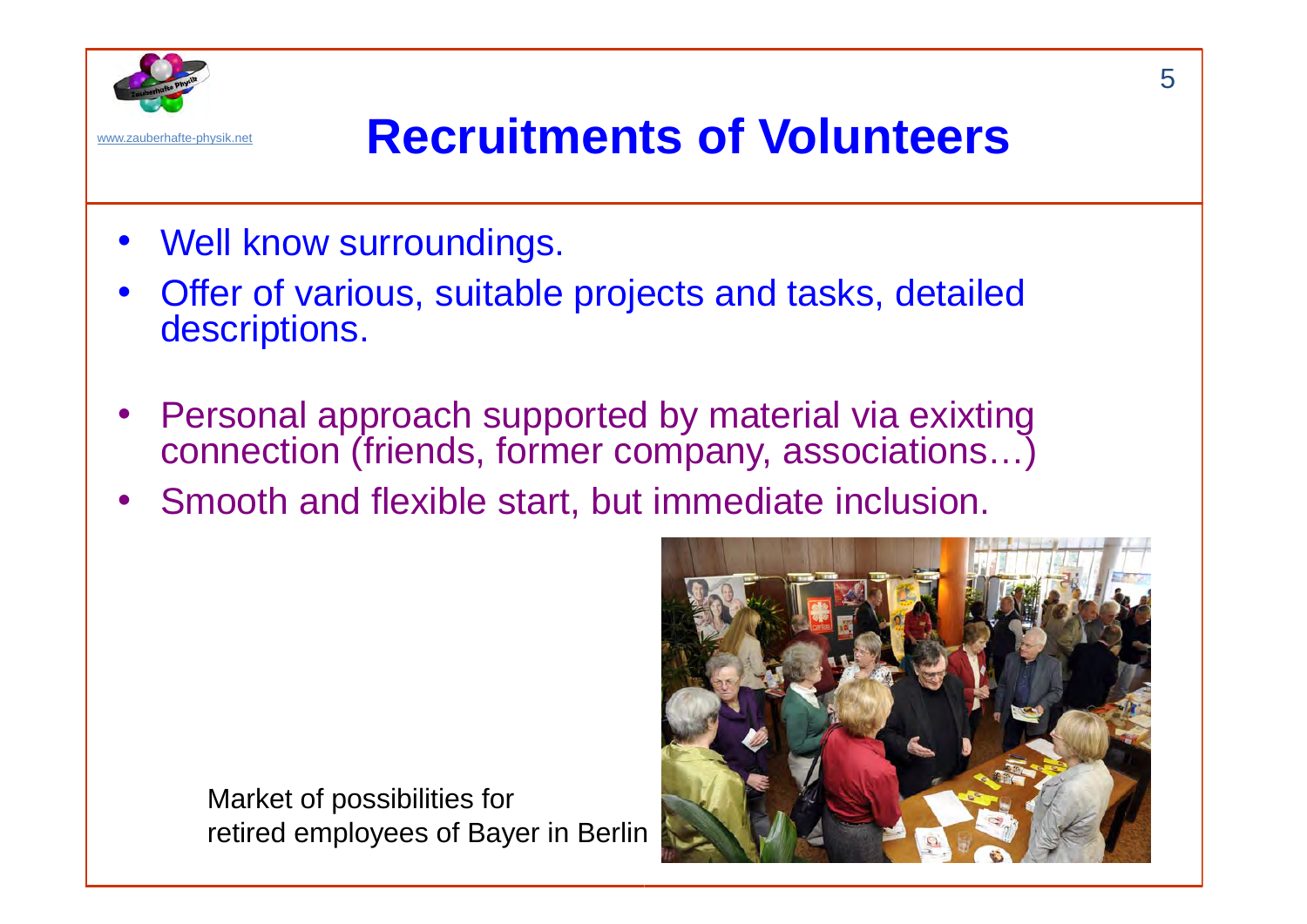

#### **Volunteers of the Magic Physics** (excerpt)

www.zauberhafte-physik.net

|                | <b>Name</b>  | <b>Vorname</b>       | Kontakt durch:                                   | <b>Einsatz</b><br>ab | Jahr-<br>gang | <b>Beruflicher Hintergrund</b>                      |
|----------------|--------------|----------------------|--------------------------------------------------|----------------------|---------------|-----------------------------------------------------|
|                |              |                      | <b>Recrited by</b>                               | since                | born          | Professional background                             |
| $\mathbf 1$    | $\mathsf{A}$ | Helga                | Maren Hz / VDI-Pressemitteilg. 05/2012           | 06/2012              |               | Dipl.-Ing. Chemie                                   |
| 3              | B            | Ute                  | Maren Hz/Tennis                                  | 03/2007              | 1941          | Hausfrau                                            |
| 4              | B            | Paul                 | <b>BstB</b>                                      | 05/2009              | 1942          | Dipl.-Informatiker                                  |
| 5              | B            | Edith                | Maren Hz/Tennis                                  | 02/2008              | 1940          | Verwaltungsangestellte                              |
| 6              | B            | Jürgen               | Maren Hz / Tennis                                | 02/2008              | 1940          | Ingenieur Maschinenbau (Benjamin-Franklin)          |
| $\overline{7}$ | B            | Christian            | Maren Hz                                         | 03/2010              | 1982          | Dipl.-Ing. Elektrotechn. (Doktorand TU Berlin)      |
| 8              | B            | Wolfgang             | Maren Hz/Hartmut Bw/Bayer-Veranstaltg<br>2010    | 09/2010              | 1943          | Chemotechniker (Schering/ jetzt Bayer)              |
| 9              | B            | Hartmut<br><b>Bw</b> | Maren Hz / Radtour                               | 01/2008              | 1943          | Dipl. Kaufm./Ingenieur (Schering/jetzt Bayer)       |
| 10             | B            | Peter                | Maren Hz / VDI-Pressemitteilg. 05/2012           | 06/2012              |               | Dr.rer.nat. Dipl.-Phys. (Daimler)                   |
| 11             | D            | Knut                 | Maren Hz/Schultze/Vattenfall-Veranstaltg<br>2011 | 09/2011              |               | , (Vattenfall)                                      |
| 12             | D            | Christoph            | <b>BStB / Webseite</b>                           | 09/2011              |               | Student Witrschaftsingenieurswissen. (TU<br>Berlin) |
| 13             | F            | Simon                | Maren Hz                                         | 102012               |               | Dipl.-Ing. Techn. Umweltschutz (Müller BBM)         |
| 14             | F            | Ursula               | Maren Hz                                         | 01/2008              |               | Dipl.-Ing. Bauwesen (Deutsche Bahn)                 |
| 15             | H            | Herbert              | Maren Hz                                         | 12/2008              | 1942          | Dipl.-Phys. (Neurologie Humboldt-Universität)       |

6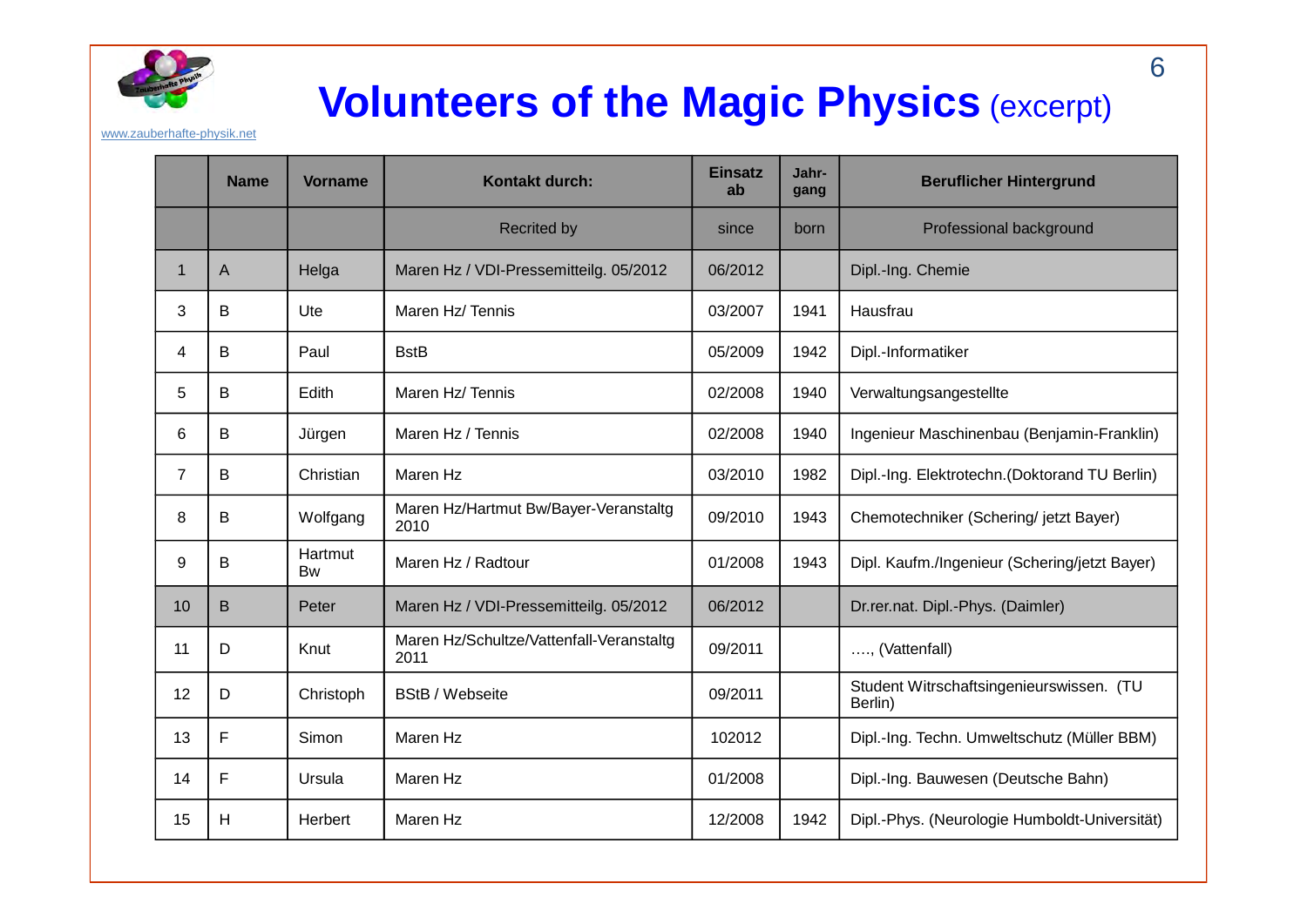

## www.zauberhafte-physik.net **Requirements of Volunteers**

- Appreciation.
- Meaningful goals.
- Flexible, short terms obligations.
- Professional support.
- Exchange of experiences, further education, increase of know how.
- Enthusiasm, fun.



![](_page_6_Picture_9.jpeg)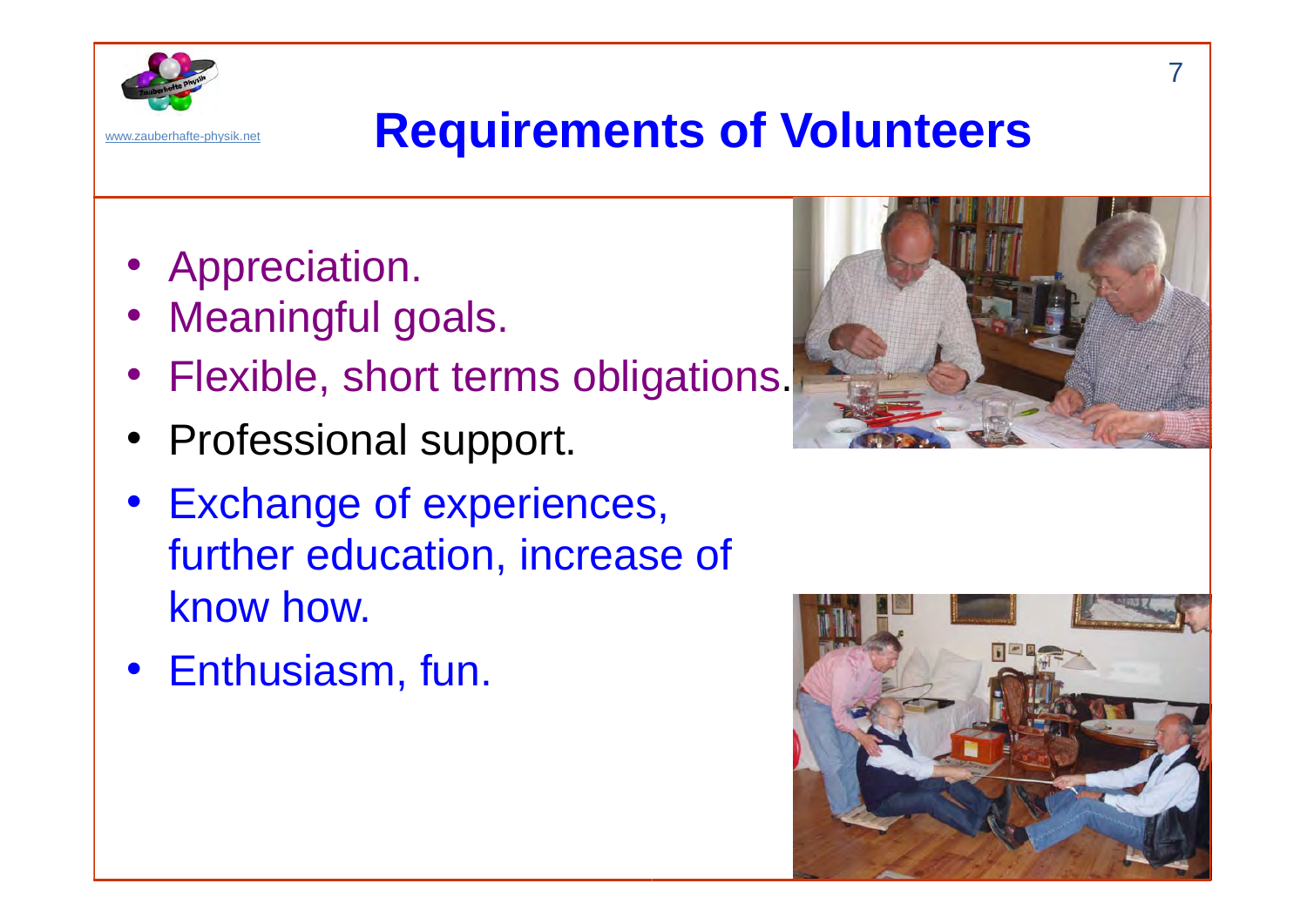![](_page_7_Picture_0.jpeg)

# **Advantages and Problems of Voluntary Work**

### Advantages:

- •Support of governmental tasks.
- •Compensation of missing grandparents.
- •Integration of generations.
- •Increase of seniors´ self-confidence.
- •Improvement of seniors' image to the public.

#### Problems

- Coordination of the different groups,
- •Changing needs, recruitment of appropiate volunteers
- Continuity of voluntary employment, and financing
- Public attention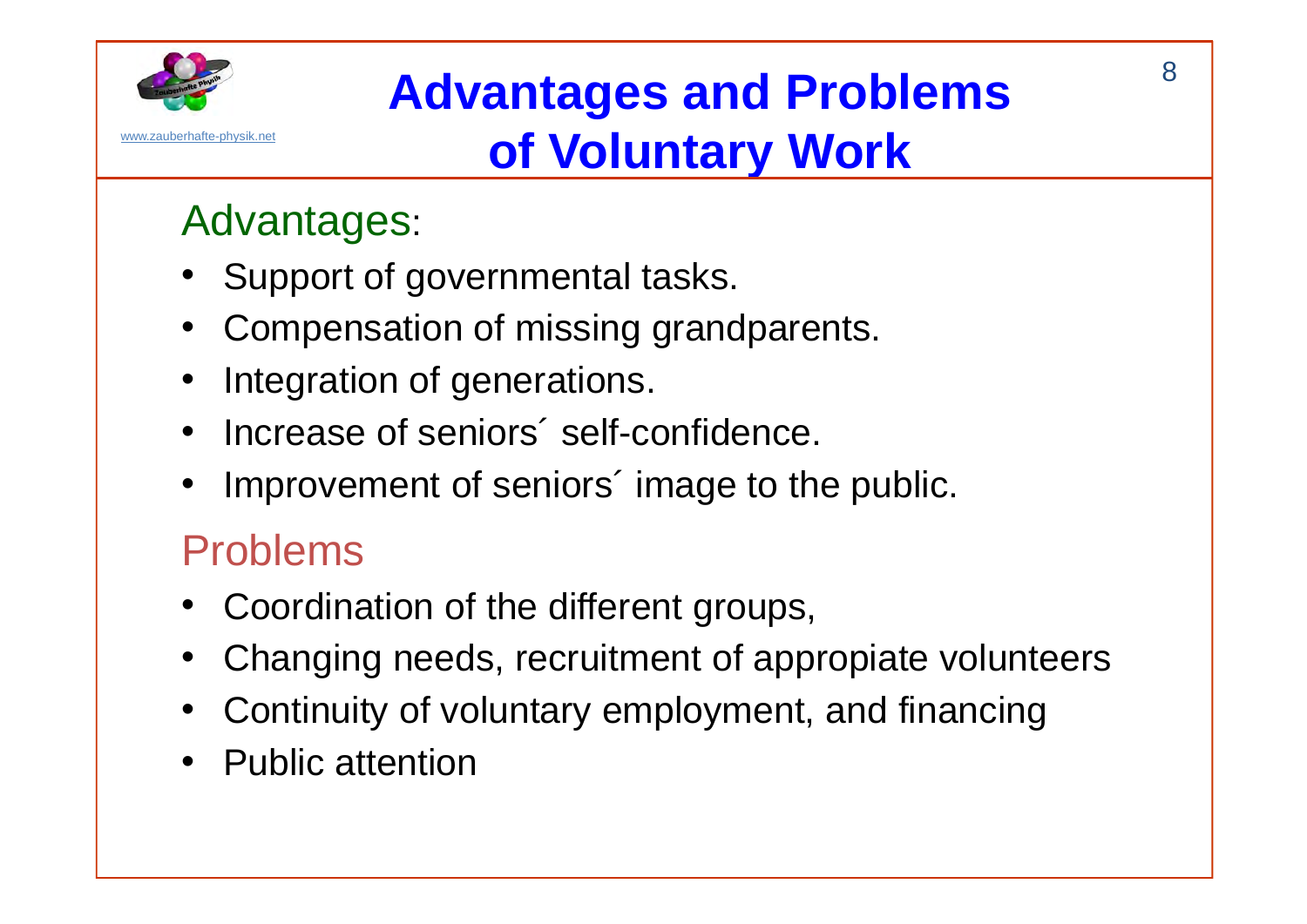![](_page_8_Picture_0.jpeg)

### **Volunteers with their Mentees**

www.zauberhafte-physik.net

![](_page_8_Picture_3.jpeg)